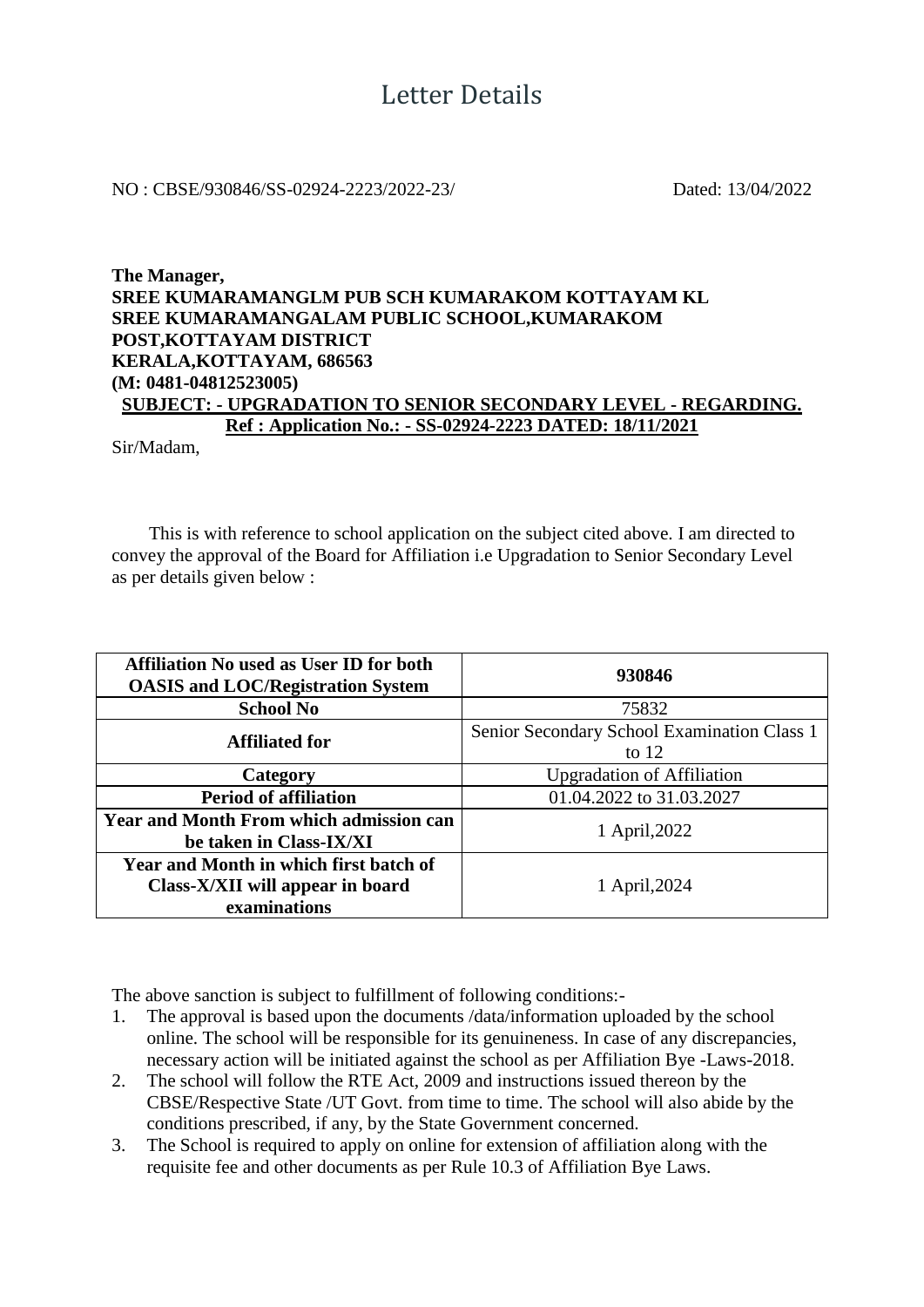- 4. The school should go through the provision of Affiliation and Examination Bye Laws and subsequent amendment therein as well as circulars and guidelines /instructions issued by the Board time to time and keep a copy there of for reference purpose and is also advised to regularly visit CBSE websites i.e., http://cbseacademic.nic.in/ & http://cbse.nic.in/ for updates.
- 5. The school to renew mandatory certificates from time to time.
- 6. The school shall be solely responsible for any legal consequences arising out of the use of school name/logo/society/trust or any other identity /activity related to running of school affiliated to CBSE. All legal expenses incurred by the Board, if any, arising out of these circumstances, shall be borne by the school.

**"The school shall possess valid fire safety certificate and Building safety certificate during functioning of the school which shall be renewed from time to time as per norms".**

| <b>SN</b>               | <b>Location of School</b>                                                                                             | <b>Campus</b><br>area | <b>Affiliation</b><br><b>Allowed</b> | <b>Optimum No. of Sections</b><br>(From classes I/VI to<br>X/XII)                                                                                                                                              |  |  |
|-------------------------|-----------------------------------------------------------------------------------------------------------------------|-----------------------|--------------------------------------|----------------------------------------------------------------------------------------------------------------------------------------------------------------------------------------------------------------|--|--|
| A                       | Areas/Cities mentioned in<br>clause 3.6                                                                               | 1600 sqm              | Up to Class-X<br>only                | 10                                                                                                                                                                                                             |  |  |
| B                       | Areas/Cities mentioned in<br>clause 3.6                                                                               | 2400 sqm              | Up to Class-XII24                    |                                                                                                                                                                                                                |  |  |
| $\mathsf{C}$            | Areas/Cities mentioned in<br>clause 3.6                                                                               | 3200 sqm              | Up to Class-XII28                    |                                                                                                                                                                                                                |  |  |
| D                       | Class-X Cities (Clauses 3.5)<br>and<br>Areas mentioned in clause 3.7                                                  | $2000$ sqm            | Up to Class-X<br>only                | 10                                                                                                                                                                                                             |  |  |
| Ε                       | Class-X Cities (Clauses 3.5)<br>and<br>Areas mentioned in clause 3.7                                                  | $3000$ sqm            | Up to Class-XII24                    |                                                                                                                                                                                                                |  |  |
| F                       | Class-X Cities (Clause 3.5)<br>and<br>Areas mentioned in clause 3.7<br>and<br>Areas/Cities mentioned in<br>clause 3.4 | 4000 sqm              | Up to Class-XII28                    |                                                                                                                                                                                                                |  |  |
| G                       | Pan India (Clause 3.3)                                                                                                | $6000$ sqm            | Up to Class-XII <sub>38</sub>        |                                                                                                                                                                                                                |  |  |
| $\overline{\mathrm{H}}$ | Pan India (Clause 3.2)                                                                                                | 8000 sqm              | Up to Class-XII48                    |                                                                                                                                                                                                                |  |  |
| I                       | Pan India (Clause 3.2)                                                                                                | $>8000$ sqm           | <b>Up to Class-XII</b>               | The number of sections shall be restricted<br>in accordance with 'H' above with land<br>requirement unit scaled down to 2000<br>square meters i.e. 12 sections for every<br>2000 square meter additional land. |  |  |
|                         | The total number of sections taken together for classes XI and XII should not be more                                 |                       |                                      |                                                                                                                                                                                                                |  |  |
|                         | than 1/3 of optimum number of section allowed on the basis of land holding for any school.                            |                       |                                      |                                                                                                                                                                                                                |  |  |

## **DEPUTY SECRETARY/JOINT SECRETARY (AFF.) ENROLMENT TABLE**

The number of sections and students shall be restricted as per the actual facilities in the school.

For class rooms of size less than 500 sq feet the enrolment shall be 0.08 X size of class rooms in sq feet